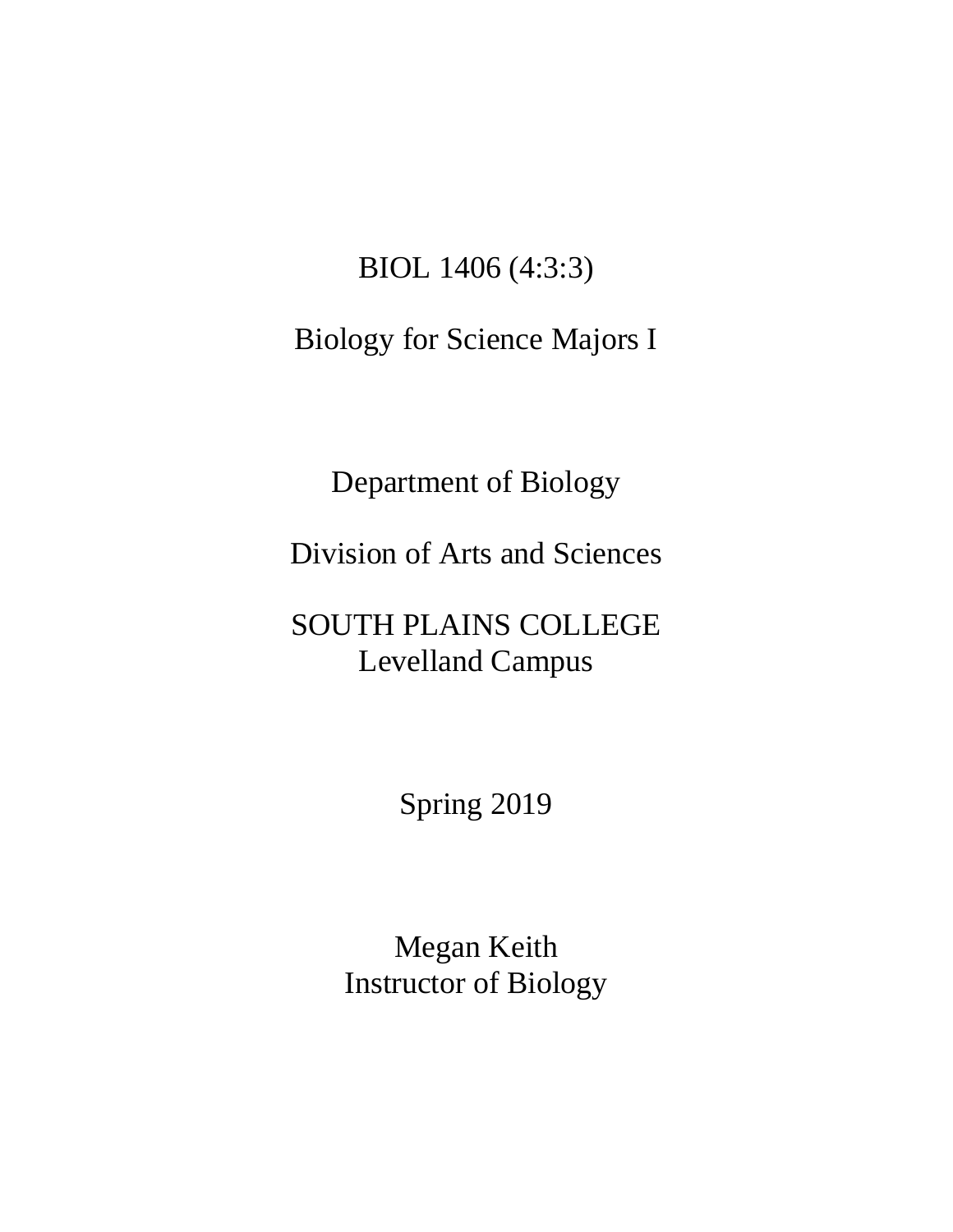### **COURSE INFORMATION SHEET BIOL 1406- BIOLOGY FOR SCIENCE MAJORS I SPRING 2019**

| Instructor: | Megan Keith |                                  | Office Hours: Mon. |       | 3:30-4:30                  |
|-------------|-------------|----------------------------------|--------------------|-------|----------------------------|
| Office:     |             | Science Building S132            |                    | Tues. | $1:30-3:30$                |
| Email:      |             | $m$ keith@southplainscollege.edu |                    |       | Wed. $8:15-9:15/3:30-4:30$ |
|             |             |                                  |                    |       | Thurs. by appointment      |
| Lecture:    | TR          | $8:00AM - 9:15AM(S181)$          |                    | Fri.  | $8:30-11:30$               |
| Lab:        | T           | $9:30AM - 12:00PM(S197)$         |                    |       |                            |

**Course Description:** This course focuses on fundamental principles of living organisms including the chemistry of life, cell and molecular biology, genetics and evolution. This is the first semester of an integrated course for majors in biological sciences and related studies, including the medical disciplines.

#### **Course Implementation:**

Prerequisite: None

Credit: Four semester hours

Required Textbook: Campbell BIOLOGY, 11<sup>th</sup> edition by Reece et al. (any format is acceptable—printed, e-text, online access, etc.)

Lab Manual: *Biology for Science Majors I & II Lab Manual*, 2<sup>nd</sup> edition (Available only at the SPC bookstore)

## **Course Objectives:**

- A. To introduce basic biological principles through an integrated approach.
- B. To investigate the cellular processes of living organisms with an emphasis on biological chemistry applications.
- C. To investigate the mechanisms of genetics and inheritance.
- D. To introduce the role and mechanisms of evolution in biology.

# **Online Course Content**

- Blackboard is the primary source for all course information.
- **Students need to access Blackboard daily**. Firefox or Safari are recommended.

• Specific course materials available include: PowerPoint lectures, messages and announcements from the instructor, study aids, required handouts, etc.

#### **SPC Email**

Each student has an SPC email account and should check it regularly. Instructors and the administration will use this email address to contact the student.

#### **Policies, Procedures, and Rules**

This course will be conducted according to the policies and procedures of the South Plains College Student Handbook and General Catalog.

#### *Attendance*-

- Punctual and regular lecture and lab attendance is required of all students.
- Open door policy: if you do arrive late, quietly take your seat. You may not make up quizzes or other work. Excessive tardiness will not be tolerated and may result in withdrawal from the course (**3 late arrivals exceeding 10 minutes = 1 unexcused absence**).
- In the case of unexcused absence, the student will receive a 0 for the work submitted that day and it is the student's responsibility to obtain missed notes from classmates.
- When unavoidable situations such as illness, weather, an official college-sponsored trip, or a death in the family causes absence, the student may make up the missed class work as long as documentation can be provided. The student will have one week from the date the makeup work is assigned to turn it in for credit. (continued on next page)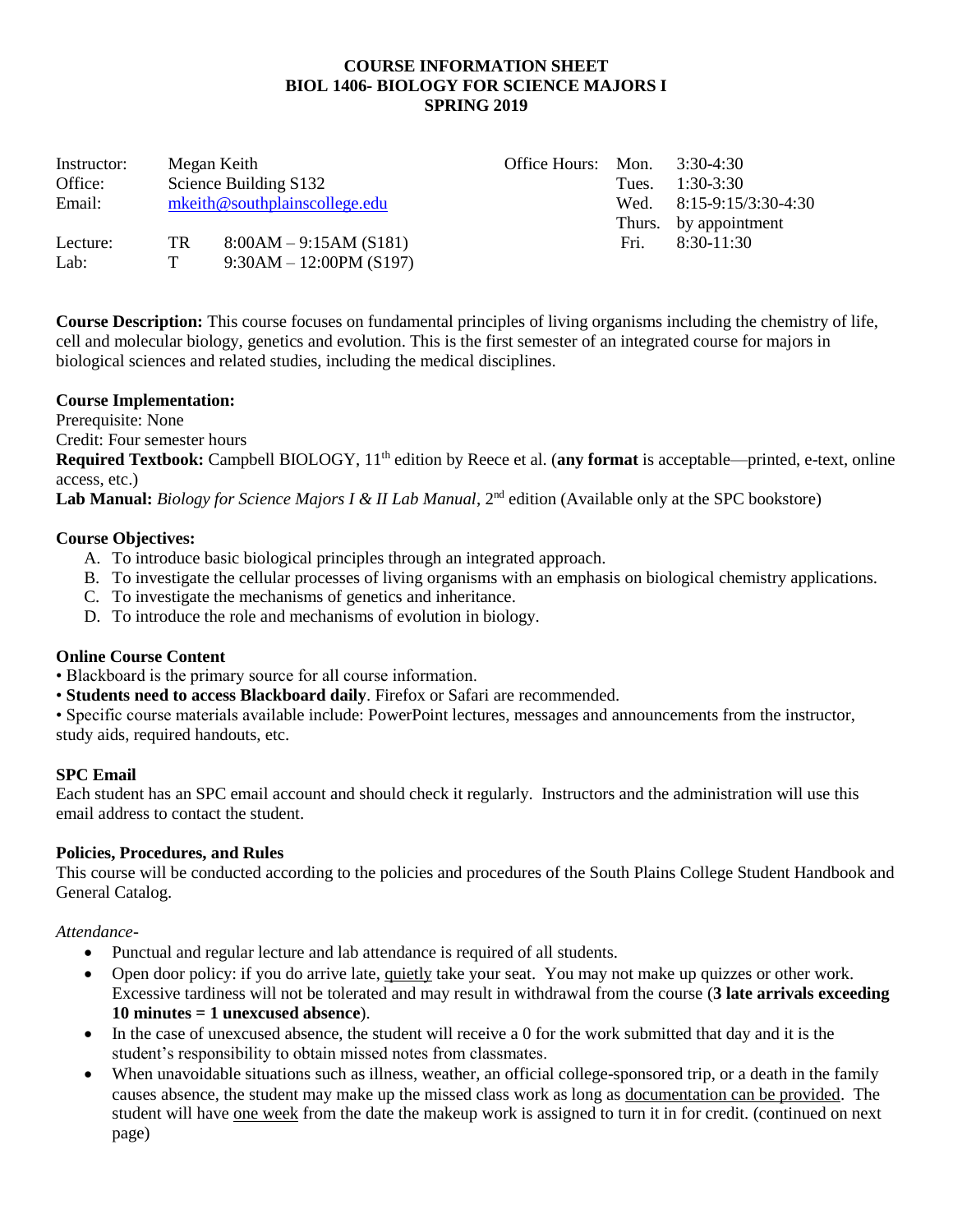- The student may be administratively withdrawn from the course when absences become excessive (**4 unexcused absences or more**) AND the minimum course objectives cannot be met. The instructor is required to initiate a student's administrative withdrawal when the student has missed every class period for two weeks excluding holidays.
- Should a student, for any reason, delay in reporting to a class after his/her official enrollment, absences will be attributed to the student from the first meeting of the class. A student who does not attend a class by the  $12<sup>th</sup>$  day of classes will automatically be dropped from the course and receive a grade of "X".

*Hazardous Weather Policy-* South Plains College rarely cancels classes due to weather. Students should plan accordingly to be able to attend all classes and arrive at SPC Levelland safely. Announcements concerning cancellations and/or delays are made on local television, radio and MySPC.

#### **Assessment**

Final grades for the course will be calculated on a weighted scale: four exams (65%), assignments (online or hard copy-20%), and in-class quizzes (15%).

| <b>Letter Grade</b> | <b>Course Average*</b> |  |  |
|---------------------|------------------------|--|--|
|                     | 90-100%                |  |  |
| B                   | 80-89%                 |  |  |
| ⊂                   | 70-79%                 |  |  |
| I)                  | 60-69%                 |  |  |
| L,                  | $0 - 59%$              |  |  |

\***Course Average**: Calculated by the average of the three grades indicated. If a student's final average *is less than* one half a percentage point away from the next higher letter grade, the instructor will consider giving the higher letter grade. There are NO curves or extra credit in this course.

#### **Exams**

- Each major exam will cover material from BOTH lecture and lab.
- The exam format will include multiple-choice questions, short answer questions, words to define, and diagrams to draw or label.
- Each exam score is recorded as a percent score (number correct out of the total possible) with 100% being the maximum score.
- The last ("final") exam will be given during final exam week and will include both new material and comprehensive material.
- Students should **NOT** miss exams! Any student who misses an exam will have a 0 score entered for that exam. I will only consider allowing a student to make up an exam if they have contacted me **before** the exam has been given AND they can show documentation for an event that qualifies as an excused absence.

#### **Quizzes**

- Quiz dates are listed on the course schedule. Quizzes will cover lecture and lab material from the previous class.
- Quizzes will be given at the **beginning** of the lecture period. Students will be given a set amount of time to finish the quiz. **Quizzes CANNOT be made up if missed for any reason.** Students who leave class immediately following a quiz will receive a 0 for that quiz.
- The lowest quiz grade (1) will be dropped at the end of the semester.

## **Academic Integrity**

- It is the aim of the faculty of South Plains College to foster a spirit of complete honesty and a high standard of integrity. The attempt of any student to present any work as their own which he or she has not honestly performed is regarded as a most serious offense and renders the offender liable to serious consequences, possibly suspension.
- Any student caught cheating on an exam will be dropped immediately from the course with an "F". Any student caught cheating on a quiz will receive a permanent 0 for that grade that may not be dropped or replaced.

#### **Electronic Devices**

- ALL electronic devises should be silenced inside the classroom. Devices that may be out during lecture include laptops, tablets, and in *special circumstances*, cell phones.
- If an electronic device goes off repeatedly during lecture or lab, **5 points will be deducted from the student's next major exam grade per incident.**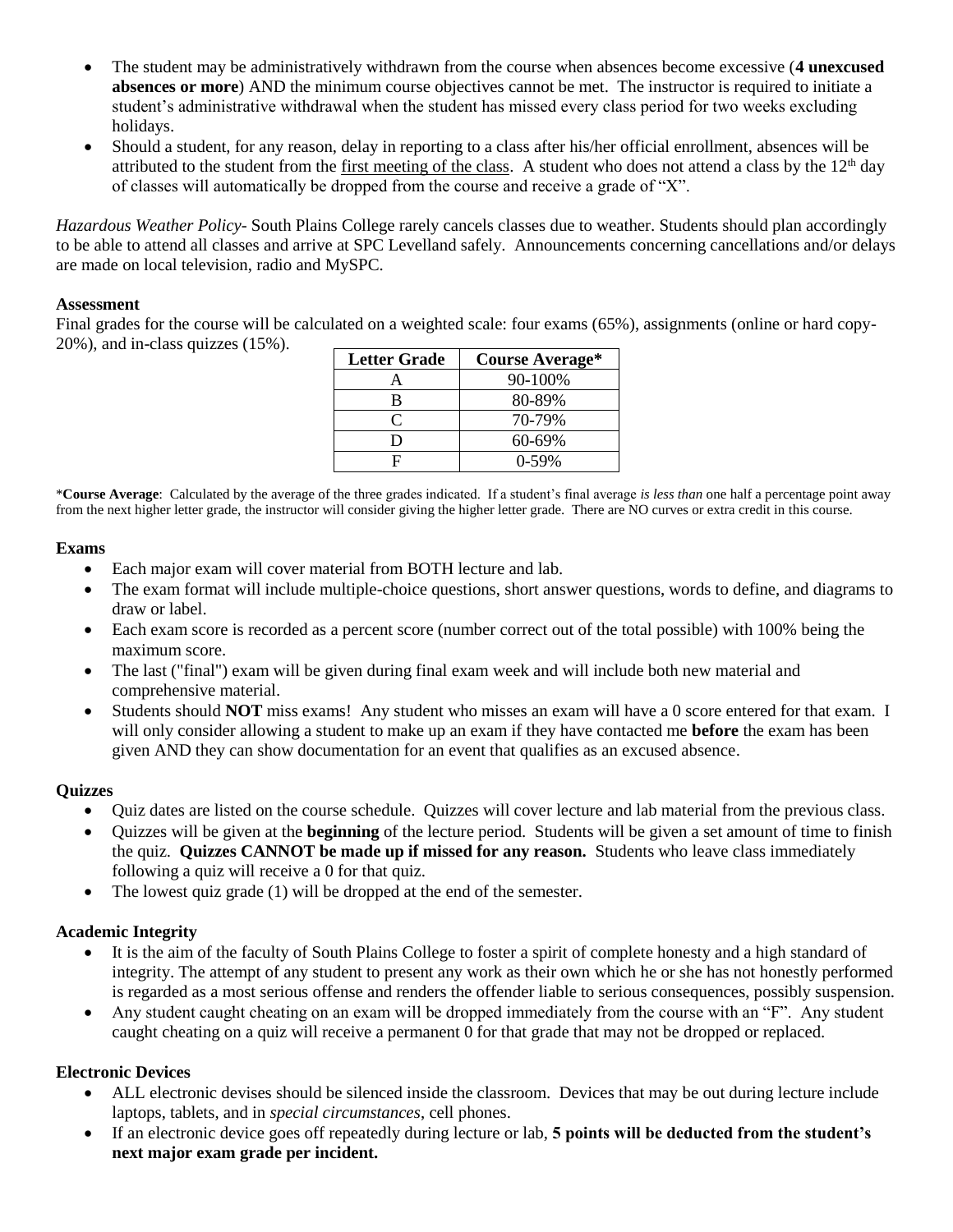- If a device is being utilized for anything other than what is being covered in class that day, the student will be dismissed from class and will receive a 0 for the day. If a student is a repeat offender and cannot control their electronics usage out of respect for others, the student will be dismissed from the course.
- **Phones and smartwatches must be put away during exams. Electronics must be left inside of the testing room if a student leaves for any reason (restroom break, etc.) before the exam is complete. Earbuds should not be worn at any time during class.**
- **You may NOT record the lectures (I will do that for you) or take photos/video of the instructor.**

### **Privacy**

The federal law guaranteeing student privacy is the policy of this instructor as well as that of SPC. This means that I will not discuss your grade with anyone other than YOU.

## **Dismissal Policy**

A high standard of conduct is expected of all students. It is assumed that obedience to the law, respect for properly constituted authority, personal honor, integrity, and common sense will guide the actions of each member of this class. Any student who fails to perform to expected standards will be asked to withdraw from the class. Descriptions of misconduct are listed in the South Plains College Student Guide.

## **Diversity Statement**

In this class, the instructor will establish and support an environment that values and nurtures individual and group differences and encourages engagement and interaction. Understanding and respecting multiple experiences and perspectives will serve to challenge and stimulate all of use to learn about others, about the larger world, and about ourselves. By promoting diversity and intellectual exchange, we will not only mirror society as it is, but also model society as it should and can be.

## **Special Accommodations**

Any student will special accommodations should identify themselves the first week of class. The student is responsible for providing the necessary documentation from the SPC Disabilities Services offices.

Students with disabilities, including but not limited to physical, psychiatric, or learning disabilities, who wish to request accommodations in this class should notify the Disability Services Office early in the semester so that the appropriate arrangements may be made. In accordance with federal law, a student requesting accommodations must provide acceptable documentation of his/her disability to the Disability Services Office. For more information, call or visit the Disability Services Office at Levelland Student Health & Wellness Center 806-716-2577, or the Health and Wellness main number at 806-716-2529.

# **Material Safety Data Sheets (MSDS)**

These data sheets detail any potential hazards which may be incurred while utilizing various chemicals in the laboratory. The MSDS notebook is located in room 146 of the science building. Please ask the instructor if you need assistance.

# **Campus Concealed Carry**

South Plains College permits the lawful carry of concealed handguns in accordance with Texas state law, and Texas Senate Bill 11. Individuals possessing a valid License to Carry permit, or the formerly issued Concealed Handgun License, may carry a concealed handgun at all campus locations except for the Natatorium. For a complete list of campus carry exclusions zones by event, please visit: <http://www.southplainscollege.edu/campuscarry.php>

Pursuant to PC 46.035, the open carrying of handguns is prohibited on all South Plains College campuses. Report violations to the College Police Department at 806-716-2396 or 9-1-1.

# **ALiCE Active Shooter Response Training Sessions are made available to students throughout each semester.**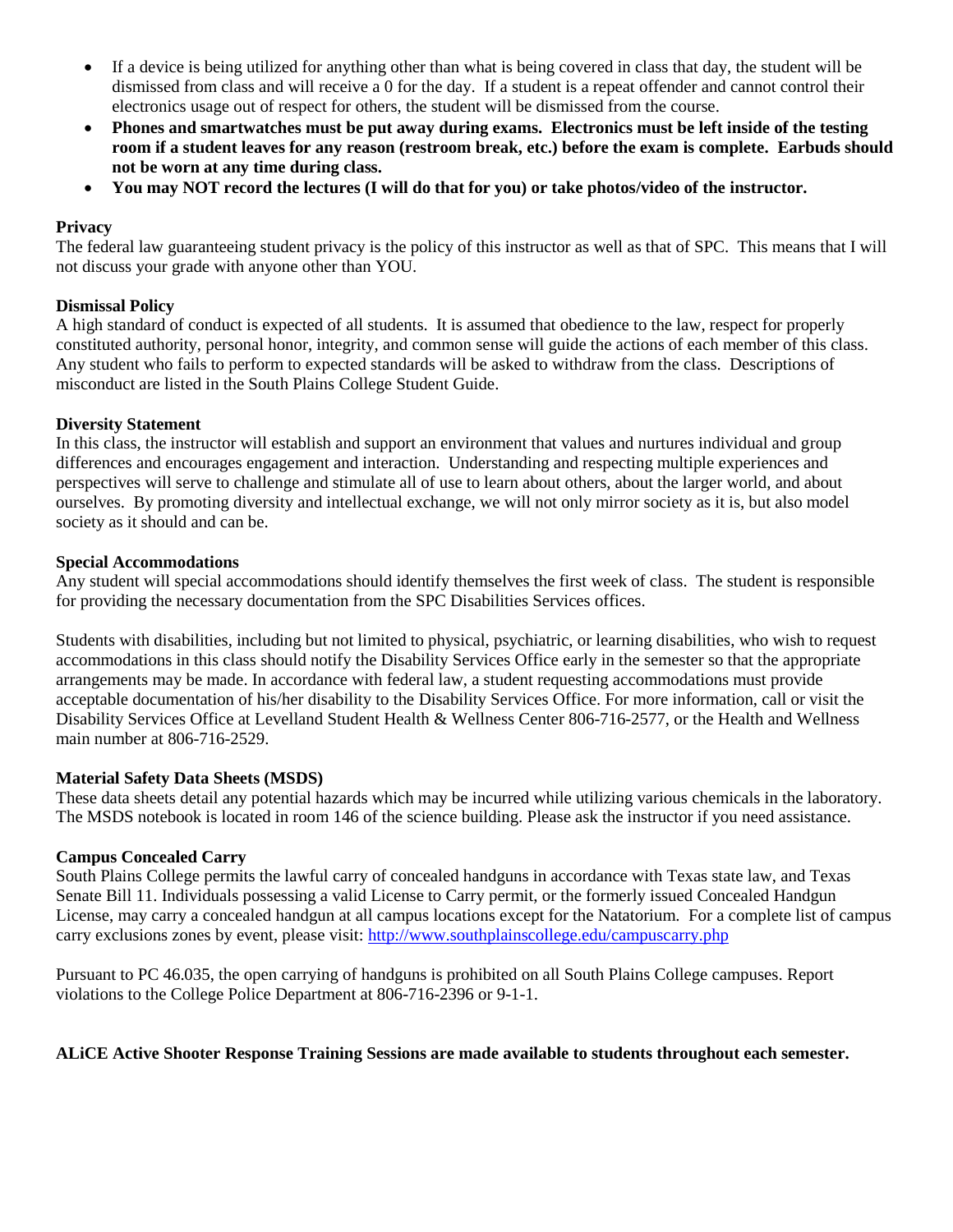|                | <b>Laboratory Schedule</b>                                     |                                                    |                                                                                                          |                                                          |  |
|----------------|----------------------------------------------------------------|----------------------------------------------------|----------------------------------------------------------------------------------------------------------|----------------------------------------------------------|--|
| <b>Date</b>    | <b>Topic</b>                                                   | <b>Campbell</b><br>Biology 11 <sup>th</sup><br>ed. | <b>Assignments</b>                                                                                       | <b>Exercise</b>                                          |  |
| Jan. 15        | Introduction/Chemical Context of Life                          | Ch. 2                                              |                                                                                                          | Lab Intro/CHP/Safety<br><b>Study Techniques</b>          |  |
| Jan. 17        | The Chemical Context of Life/Water                             | Ch. 2 & 3                                          | Concept Check #1 (due 1/21)                                                                              |                                                          |  |
| Jan. 22        | Carbon and the Molecular Diversity of<br>Life                  | Ch.4                                               | Practice essay available on Blackboard-Test<br>prep (not graded), Independent Investigation<br>Worksheet | Scientific Method (Ex. 1),<br>Independent Investigations |  |
| Jan. 24        | The Structure and Function of<br>Macromolecules                | Ch. 5                                              | Quiz 1<br>Concept Check #2 (due 1/28)                                                                    |                                                          |  |
| Jan. 29        | Enzymes                                                        | p. 153-161                                         | Quiz 2                                                                                                   | Microscopes (Ex. 5)<br>Testing for Organic               |  |
| <b>Jan. 31</b> | <b>EXAM1</b>                                                   |                                                    |                                                                                                          | Molecules (Ex. 4)                                        |  |
| Feb. 5         | A Tour of the Cell & Membrane<br><b>Structure and Function</b> | Ch. 6 & 7                                          | Ch. 6- Independent Study                                                                                 | Cell Lab                                                 |  |
| Feb. 7         | Membrane Structure and Function &<br>Intro to Metabolism       | Ch. 7 & 8                                          | Concept Check #3 (due 2/11)                                                                              |                                                          |  |
| Feb. 12        | <b>Cellular Respiration</b>                                    | Ch. 9                                              | Osmosis Worksheet (due 2/14)                                                                             | Diffusion and Osmosis (Ex.<br>7)                         |  |
| Feb. 14        | Cellular Respiration (cont.)                                   | Ch. 9                                              | Concept Check #4 (due 2/18)                                                                              |                                                          |  |
| Feb. 19        | Photosynthesis                                                 | Ch. 10                                             | Quiz 3                                                                                                   |                                                          |  |
| Feb. 21        | Photosynthesis (cont.)                                         | Ch. 10                                             | Quiz 4<br>Concept Check #5 (due 2/25)                                                                    | Enzyme Lab (Ex. 8)                                       |  |
| Feb. 26        | <b>Cell Communication</b>                                      | Ch. 11<br>Quiz 5                                   |                                                                                                          | Photosynthesis and<br>Respiration (Ex. $9 & 10$ )        |  |
| <b>Feb. 28</b> |                                                                | <b>Start Fermentation</b>                          |                                                                                                          |                                                          |  |
| Mar. 5         | The Cell Cycle                                                 | Ch. 12                                             | Concept Check #6 (due 3/11)                                                                              | Mitosis (Ex. 11)                                         |  |
| Mar. 7         | Meiosis and Sexual Life Cycles-NO<br><b>CLASS</b>              | Ch. 13                                             | Quiz 6 (Blackboard)<br>Independent Study (Blackboard Assignment)                                         |                                                          |  |
| Mar. 11-15     | <b>SPRING BREAK</b>                                            |                                                    |                                                                                                          |                                                          |  |